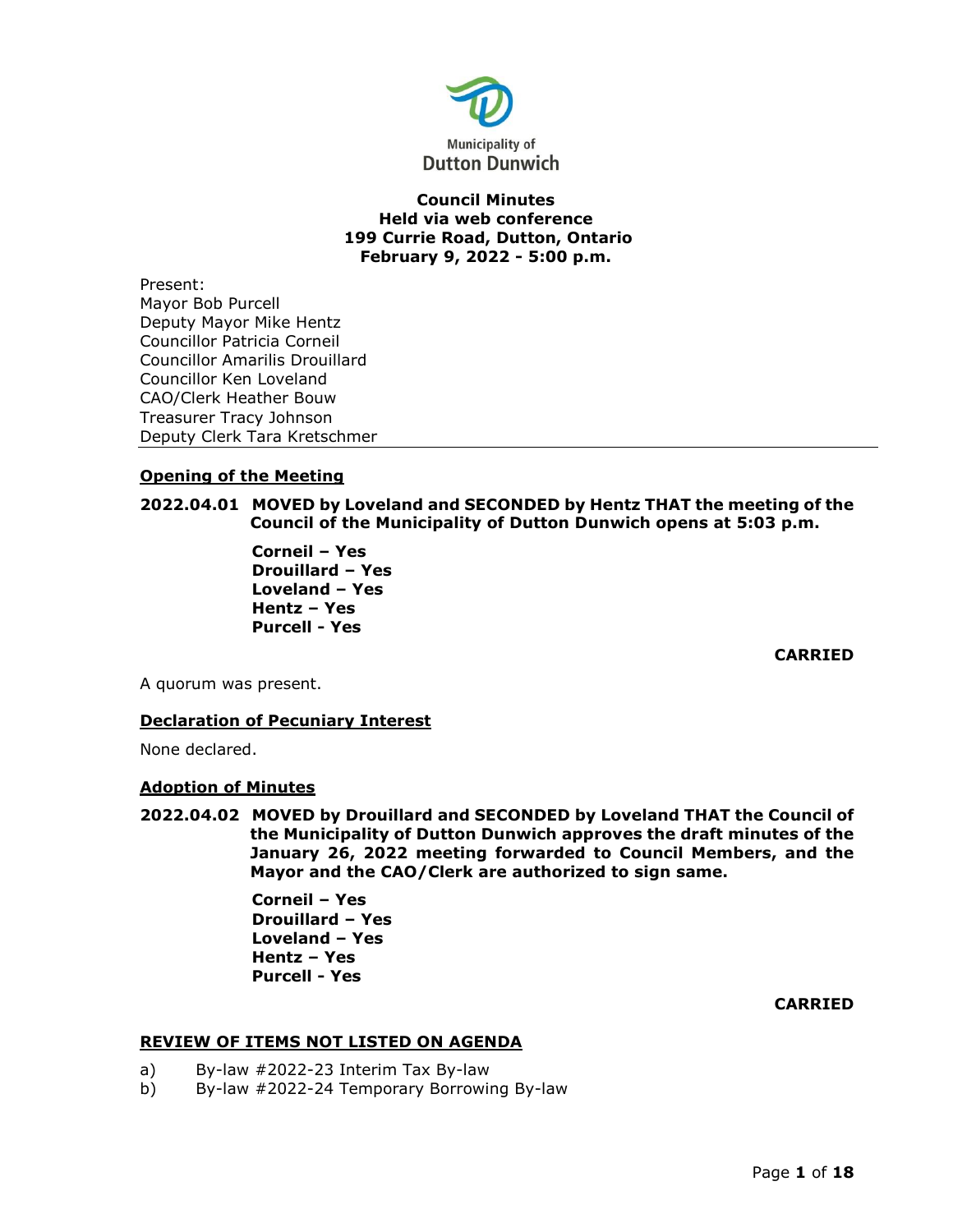#### **PUBLIC WORKS DEPT**

#### Public Works Monthly Report

**2022.04.03 MOVED by Hentz and SECONDED by Drouillard THAT the Council of the Municipality of Dutton Dunwich receives the report of the Manager of Roads and Facilities titled "Public Works Monthly Report for January 2022", dated February 9, 2022 for information.**

> **Corneil – Yes Drouillard – Yes Loveland – Yes Hentz – Yes Purcell - Yes**

> > **CARRIED**

## **Harvest Gate Subdivision Winter Maintenance**

**2022.04.04 MOVED by Drouillard and SECONDED by Corneil THAT the Council of the Municipality of Dutton Dunwich receives the report of the Manager of Roads and Facilities titled "Harvest Gate Subdivision Winter Maintenance", dated February 9, 2022 for information; and**

> **THAT the Municipality of Dutton Dunwich enter into an agreement with Titan Group to provide snowplowing services for Harvest Gate Subdivision for the winter season until April 15, 2022.**

**Corneil – Yes Drouillard – Yes Loveland – Yes Hentz – Yes Purcell - Yes**

**CARRIED**

### **WATER DEPARTMENT**

Water Operations Manager's Monthly Report

**2022.04.05 MOVED by Corneil and SECONDED by Loveland THAT the Council of the Municipality of Dutton Dunwich receives the report of the Water Operations Manager titled "Water Operations Report – January 2022", dated February 9, 2022 for information.** 

> **Corneil – Yes Drouillard – Yes Loveland – Yes Hentz – Yes Purcell - Yes**

> > **CARRIED**

Monthly Safety Meeting Minutes

**2022.04.06 MOVED by Loveland and SECONDED by Hentz THAT the Council of the Municipality of Dutton Dunwich receives the "Water Department Safety Meeting" minutes dated February 1, 2022 for information.** 

> **Corneil – Yes Drouillard – Yes Loveland – Yes Hentz – Yes**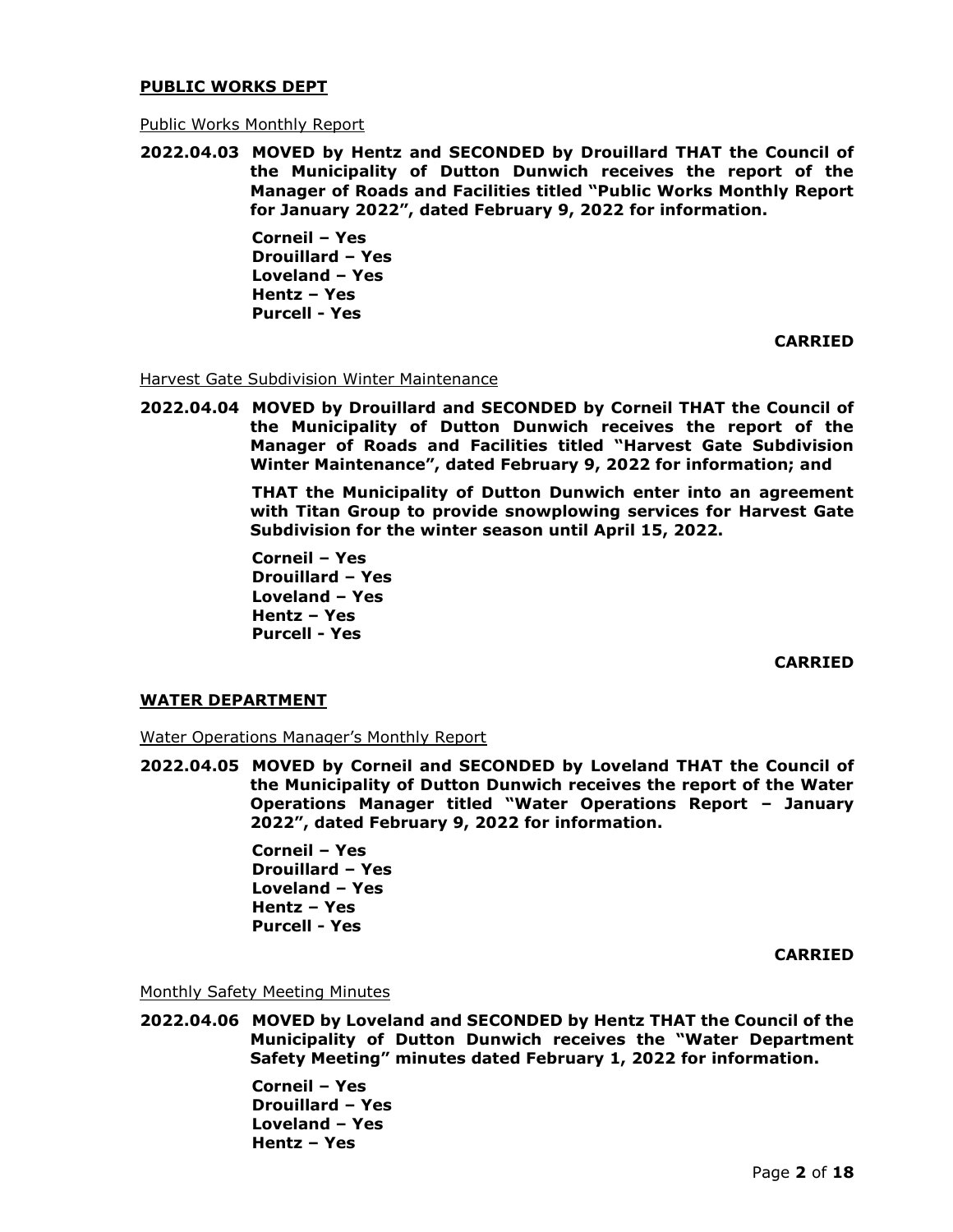## **WASTEWATER DEPARTMENT**

Wastewater Operator Monthly Report

**2022.04.07 MOVED by Hentz and SECONDED by Drouillard THAT the Council of the Municipality of Dutton Dunwich receives the report of the Wastewater Operator titled "Monthly Report – January 2022", dated February 9, 2022 for information.** 

> **Corneil – Yes Drouillard – Yes Loveland – Yes Hentz – Yes Purcell - Yes**

> > **CARRIED**

### **BUILDING DEPT**

Monthly Building Activity Report

**2022.04.08 MOVED by Drouillard and SECONDED by Corneil THAT the Council of the Municipality of Dutton Dunwich receives the report of the Chief Building Official titled "Building Activity Report – January 2022", dated February 9, 2022 for information.** 

> **Corneil – Yes Drouillard – Yes Loveland – Yes Hentz – Yes Purcell - Yes**

> > **CARRIED**

### **FIRE DEPARTMENT**

Fire Chief's Monthly Report

**2022.04.09 MOVED by Corneil and SECONDED by Loveland THAT the Council of the Municipality of Dutton Dunwich receives the report of the Acting Fire Chief titled "Monthly Report – January 2022", dated February 9, 2022 for information.**

> **Corneil – Yes Drouillard – Yes Loveland – Yes Hentz – Yes Purcell - Yes**

## **CARRIED**

Fire Communications Agreement

**2022.04.10 MOVED by Loveland and SECONDED by Hentz THAT the Council of the Municipality of Dutton Dunwich receives the report of the Acting Fire Chief titled "Fire Communications Agreement", dated February 9, 2022 for information; and**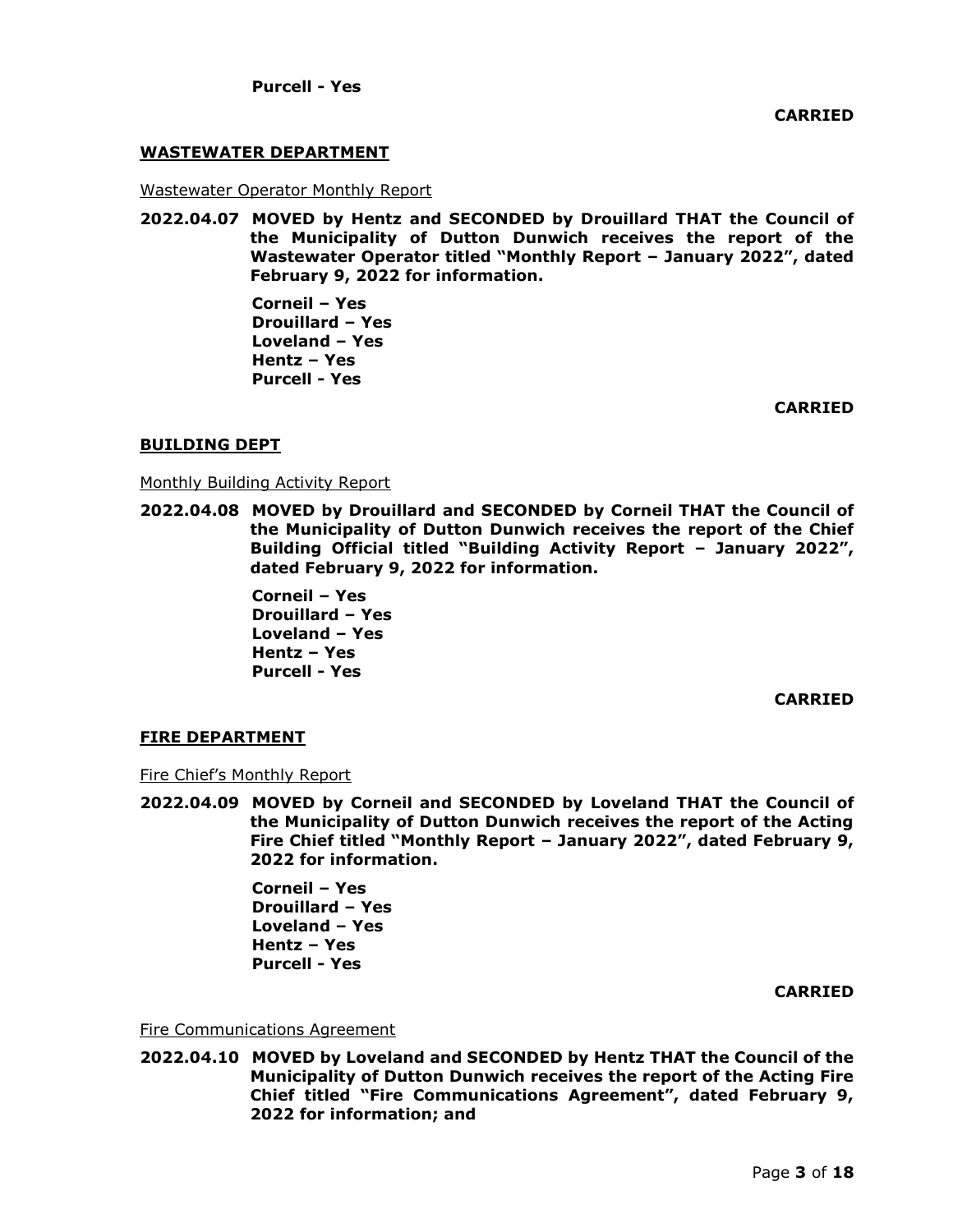**THAT Council approves By-law #2022-19 Agreement for Fire Communications.**

**Corneil – Yes Drouillard – Yes Loveland – Yes Hentz – Yes Purcell - Yes**

**CARRIED**

Town of Tillsonburg Joint Fire Service Modernization Program

The Acting Fire Chief presented this report to Council.

**2022.04.11 MOVED by Hentz and SECONDED by Drouillard THAT the Council of the Municipality of Dutton Dunwich receives the report of the Acting Fire Chief titled "Town of Tillsonburg Joint Fire Service Modernization Program", dated February 9, 2022 for information.**

> **Corneil – Yes Drouillard – Yes Loveland – Yes Hentz – Yes Purcell - Yes**

> > **CARRIED**

### **PLANNING DEPARTMENT**

ZBA 15/21 – Dietrich – 31044 Duff Line

**2022.04.12 MOVED by Drouillard and SECONDED by Corneil THAT the public meeting to consider Zoning By-law Amendment file no. ZBA 15/21, filed by Christopher and Jennifer Dietrich, for 31044 Duff Line, Municipality of Dutton Dunwich opens at 5:18 p.m.**

> **Corneil – Yes Drouillard – Yes Loveland – Yes Hentz – Yes Purcell - Yes**

#### **CARRIED**

The Mayor stated that this is a public meeting as required by section 34 of the Planning Act to afford any person an opportunity to make representation with respect to a proposed zoning by-law amendment to rezone the subject property from Large Lot Agricultural (A3) Zone to site specific Large Lot Agricultural (A3-2-T1) Zone to permit temporary residential accommodation until such time a new dwelling is constructed and to construct an additional residential unit (ARU). The subject property is concession 2,  $\leq$   $\frac{1}{2}$  Lot 18, locally known as 31044 Duff Line, Municipality of Dutton Dunwich.

The Mayor then asked if any member of Council had a disclosure of interest concerning the proposals. There were none from Council.

The Mayor asked the CAO/Clerk what method of notice, and when was the notice given to the public for this meeting. The CAO/Clerk replied that a sign was posted on the subject property by January 14, 2022 and notices mailed to property owners within 120m of the subject property on January 12, 2022.

The Planner presented their report to Council.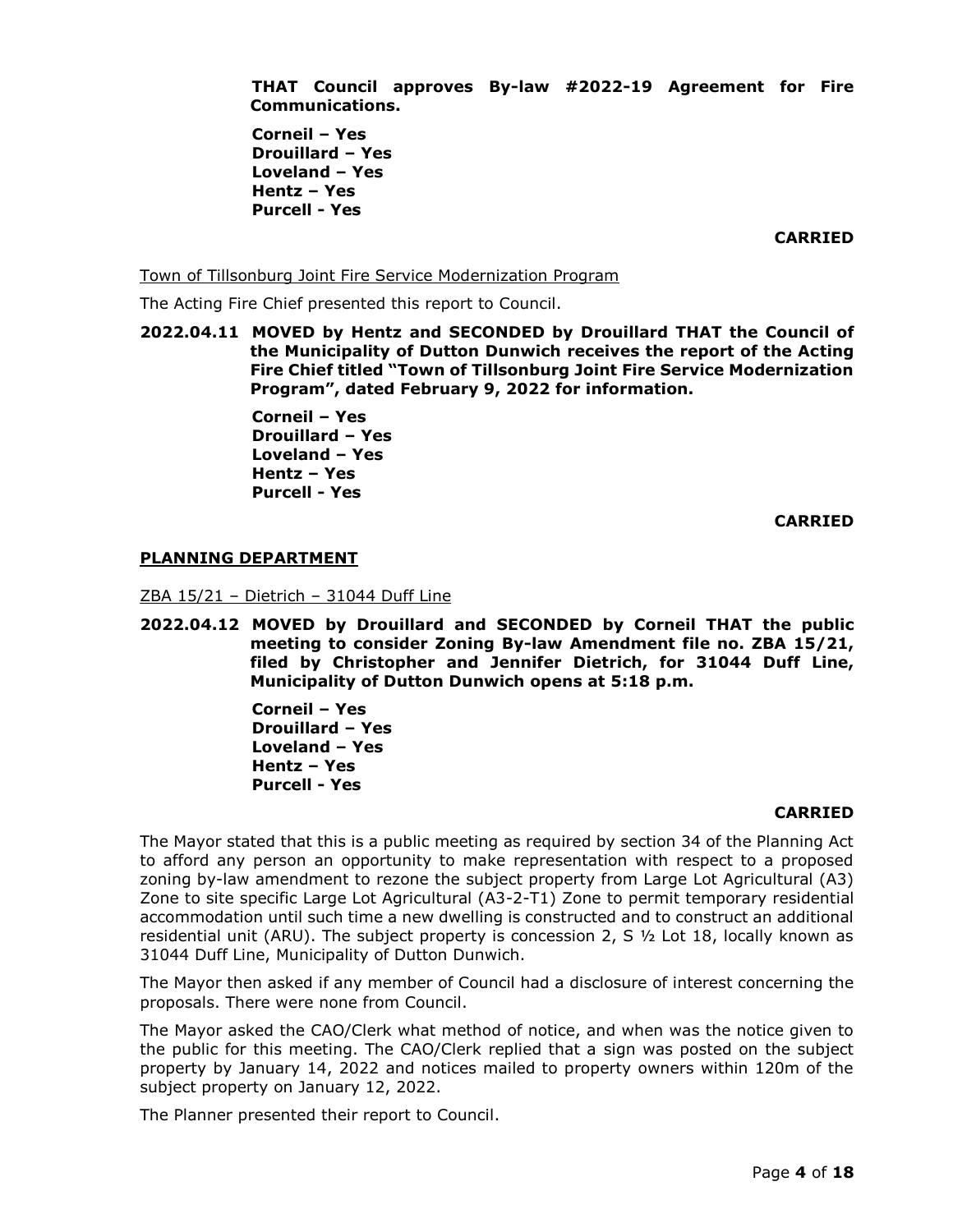The Mayor asked the CAO/Clerk if any comments were received from staff. The CAO/Clerk replied yes, and they are attached to the Planner's report. The Mayor asked the CAO/Clerk if any written submissions were received for this application. The CAO/Clerk replied yes, and they are attached to the Planner's report.

The Mayor then stated that before he opened the floor to questions from the public, please be advised if any person from the public wishes to receive further information on the action of council regarding the passing of a by-law on the proposed amendment, please ensure that they leave their name address and postal code with the Clerk prior to leaving the meeting. There were no questions from the public.

The Mayor asked if any Council members had any further questions. Deputy Mayor Hentz inquired if the ARU would be attached to the new dwelling. The Planner replied that it is within the new dwelling as an apartment.

The Mayor stated that if there are no further questions, please be advised that any person wishing further information on the actions of Council regarding the passing of a by-law on the proposed amendment, should leave their name, address and postal code with the Clerk prior to leaving the meeting. If you are not the applicant you should request a copy of the decision since it may be appealed to the Ontario Land Tribunal by the Applicant or another member of the public.

**2022.04.13 MOVED by Corneil and SECONDED by Loveland THAT the Council of the Municipality of Dutton Dunwich receives the report of the Planner titled "Application for Zoning By-law Amendment ZBA 15/21 – 31044 Duff Line, Municipality of Dutton Dunwich – Christopher Michael and Jennifer Lynn Dietrich", dated February 9, 2022 for information.**

> **Corneil – Yes Drouillard – Yes Loveland – Yes Hentz – Yes Purcell - Yes**

## **CARRIED**

**2022.04.14 MOVED by Loveland and SECONDED by Hentz THAT the Council of the Municipality of Dutton Dunwich approve Zoning By-law Amendment ZBA 15/21, for property located at 31044 Duff Line, from Large Lot Agricultural (A3) Zone to site specific Large Lot Agricultural (A3- 2(T1) Zone to permit temporary residential accommodation until such time a new dwelling is constructed and to construct an Additional Residential Unit (ARU), in accordance with site-specific by-law #2022-21; and**

> **THAT Council authorize the Mayor and Clerk to execute the Agreement to allow temporary residential accommodation until such time a new dwelling is constructed on the subject property for a period of one (1) year.**

**Corneil – Yes Drouillard – Yes Loveland – Yes Hentz – Yes Purcell - Yes**

### **CARRIED**

**2022.04.15 MOVED by Hentz and SECONDED by Drouillard THAT the public meeting to consider Zoning By-law Amendment file no. ZBA 15/21, filed by Christopher and Jennifer Dietrich, for 31044 Duff Line, Municipality of Dutton Dunwich closes at 5:28 p.m.**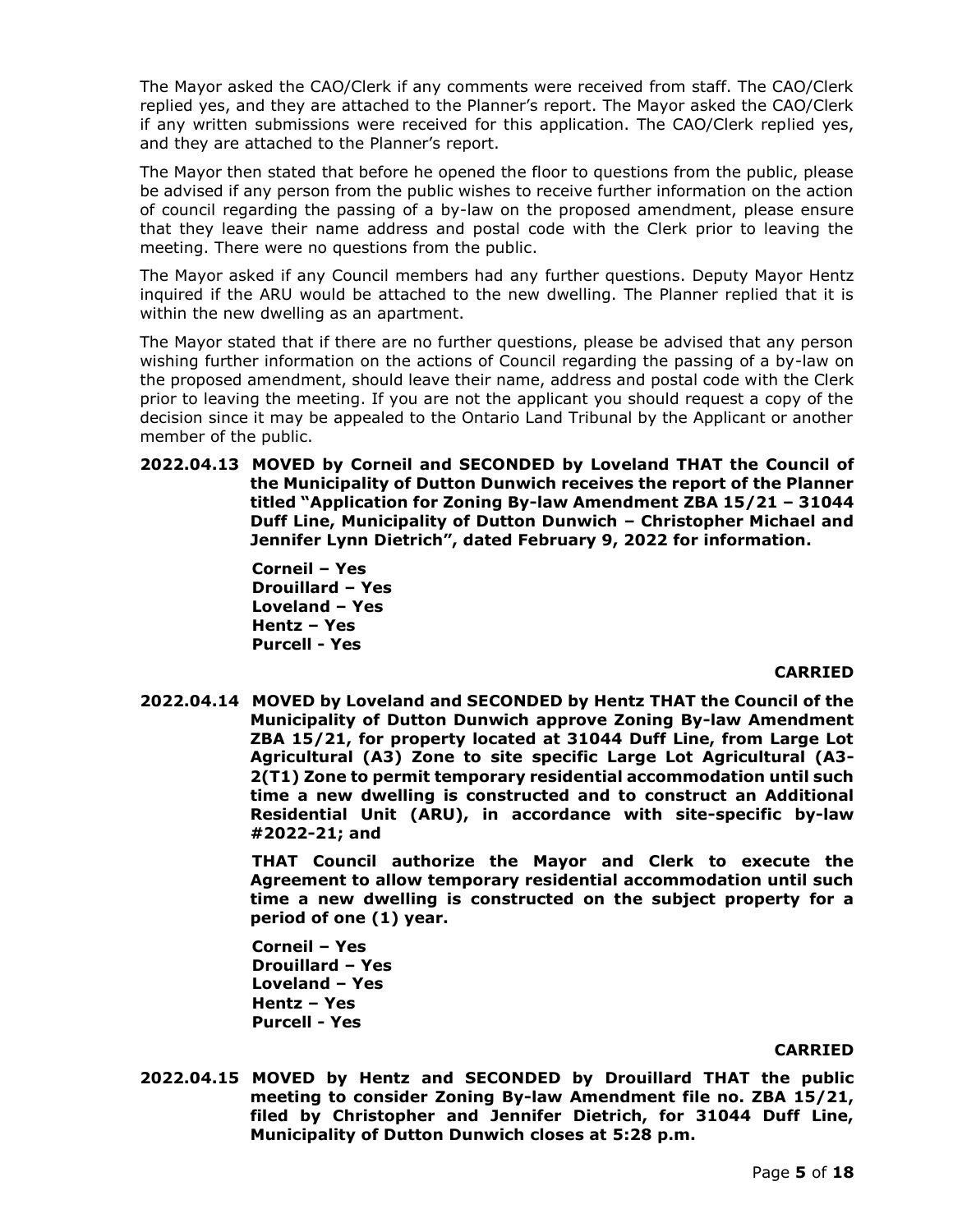**CARRIED**

### **DRAINAGE DEPARTMENT**

Drainage Superintendent's Monthly Report

**2022.04.16 MOVED by Drouillard and SECONDED by Corneil THAT the Council of the Municipality of Dutton Dunwich receives the report of the Drainage Superintendent titled "Monthly Activity Report for January 2022", dated February 9, 2022 for information.** 

> **Corneil – Yes Drouillard – Yes Loveland – Yes Hentz – Yes Purcell - Yes**

> > **CARRIED**

Meeting to Consider the Report – Duncan Leitch Drain

**2022.04.17 MOVED by Corneil and SECONDED by Loveland THAT the meeting to consider the engineer's report for the Duncan Leitch Drain opens at 5:30 p.m.**

> **Corneil – Yes Drouillard – Yes Loveland – Yes Hentz – Yes Purcell - Yes**

### **CARRIED**

The Chairman stated that this is the meeting to consider the report for the Duncan Leitch Drain dated December 22, 2021 that was submitted to Council by the engineer, John M. Spriet of Spriet Associates. The purpose of this meeting is to allow the landowners and other affected parties to be given the opportunity to voice their concerns relating to any aspect of this report. He asked that any affected parties present make aware their attendance for the record. Dave Durham and Wayne Wright were in attendance for this meeting.

During this meeting each owner in the area requiring drainage that signed a Drainage Act Section 4 petition shall be given the opportunity to withdraw their name by putting the request in writing, signing and filing the notice with the Clerk. Any owner in the area requiring drainage who did not sign the petition shall be given the opportunity to do so.

The Chair continued, Matters dealing specifically with assessments including where any land or road has been assessed too high or too low, any land or road that should have been assessed but has not been, or the land use was not duly considered will be dealt with by the Court of Revision at a date to be determined after the passing of a provisional by-law.

The Chair asked the CAO/Clerk if everyone was notified of this meeting to consider the report of the engineer in an appropriate way that were required to be notified under the Drainage Act. The CAO/Clerk responded that yes, before January 15, 2022 all landowners and affected parties required to be notified under Section 41 of the Drainage Act were sent by regular mail, notice of the date and time and location of this meeting. The notice included a copy of the report of the engineer for the Duncan Leitch Drain, dated December 22, 2021.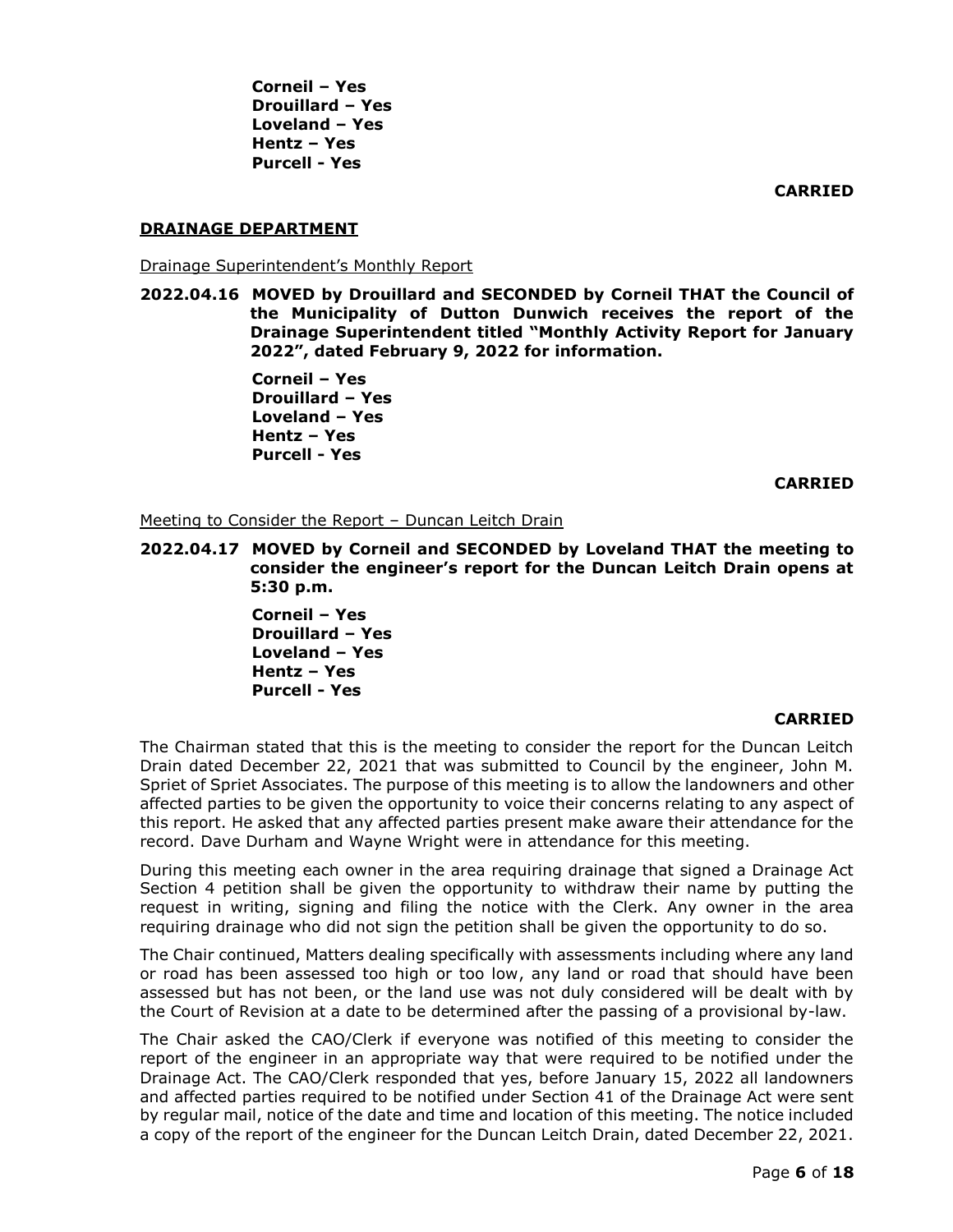Also included with this notice was a cover letter explaining that this meeting would be held virtually and included information how to connect to and attend this meeting. A test meeting was held on February 1, 2022 to troubleshoot any connection problems with all affected parties invited to attend.

The engineer presented his December 22, 2021 report to Council.

The Chair asked if Council had any questions. There were none from Council. The Chair then asked if any landowners or affected parties had any questions or concerns. There were none from landowners or affected parties.

The Chair then asked if there were any landowners present who wish to add or remove their names from the petition. There were no requests.

The Chair then stated that the Clerk will be mailing a copy of By-law #2022-17 provisionally passed at this meeting to all affected parties as required by Section 46 of the Drainage Act. The Court of Revision for the Duncan Leitch Drain will be held on March 9, 2022 at 5:30pm. The Court of Revision will also be held via web conference. An owner of land assessed for the drainage works may appeal to the Court of Revision on any of the following grounds; any land or road that has been assessed in an amount that is too high or too low, any land or road that should have been assessed has not been assessed, or due consideration has not been given to the use being made of the land. The appeal is made by written notice setting out the grounds of the appeal at least 10 days before the first sitting of the Court of Revision to the CAO/Clerk. Further, under section 48 of the Drainage Act, any owner of land or any public utility affected by a drainage works, may appeal to the Tribunal, on other aspects of this drainage works and in every case a notice of appeal shall be served within 40 days of the mailing of the Provisional By-law with the CAO/Clerk.

The Chair continued, a fact sheet titled "Drainage Act Appeals" and the forms required to file an appeal regarding this drain are available on the OMAFRA website and upon request at the Municipal Office.

## **2022.04.18 MOVED by Loveland and SECONDED by Hentz THAT the Council of the Municipality of Dutton Dunwich will provisionally adopt by-law #2022-17 during this meeting; and**

**THAT the meeting to consider the engineer's report for the Duncan Leitch Drain closes at 5:40 p.m. and the regular meeting reconvene.**

**Corneil – Yes Drouillard – Yes Loveland – Yes Hentz – Yes Purcell - Yes**

### **CARRIED**

Appoint the Engineer - Lucas Drain

**2022.04.19 MOVED by Corneil and SECONDED by Loveland THAT the Council of the Municipality of Dutton Dunwich appoints Spriet Associates to prepare the necessary reports for the Lucas Drain; and**

> **THAT notice of Council's decision to appoint the engineer be sent to all requesters, LTVCA, OMAFRA and Spriet Associates.**

**Corneil – Yes Drouillard – Yes Loveland – Yes Hentz – Yes Purcell - Yes**

# **CARRIED**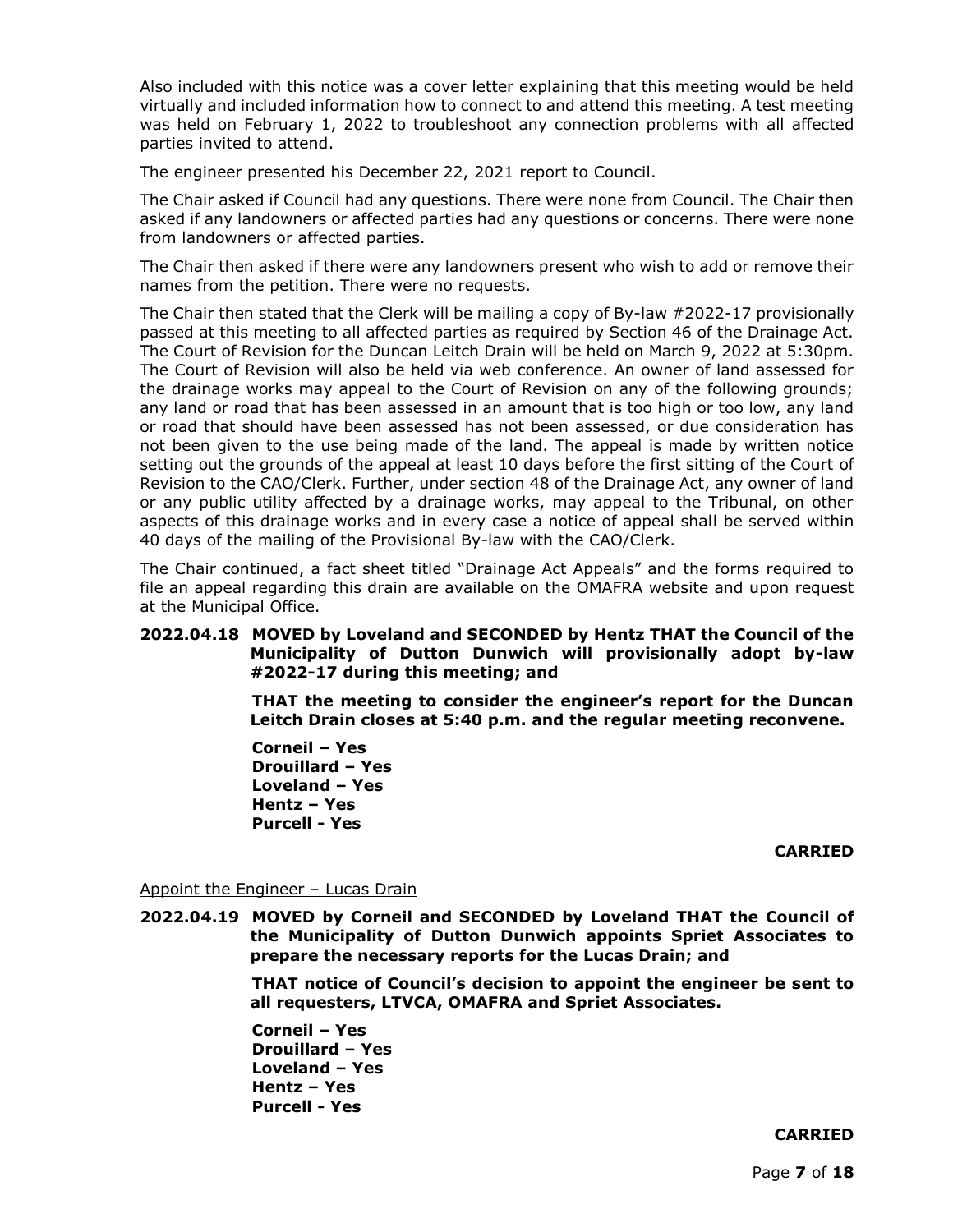### **RECREATION DEPARTMENT**

#### Recreation Monthly Report

**2022.04.20 MOVED by Loveland and SECONDED by Hentz THAT the Council of the Municipality of Dutton Dunwich receives the report of the Recreation & Administrative Assistant titled "Monthly Report – February 2022", dated February 9, 2022 for information.**

> **Corneil – Yes Drouillard – Yes Loveland – Yes Hentz – Yes Purcell - Yes**

> > **CARRIED**

### **CORRESPONDENCE**

a) **George Allan Tucker** – Elgin Crossing Proposal

**2022.04.21 MOVED by Hentz and SECONDED by Drouillard THAT correspondence item 13.a) from George Allan Tucker be received and filed.**

> **Corneil – Yes Drouillard – Yes Loveland – Yes Hentz – Yes Purcell - Yes**

#### **CARRIED**

- b) **Dutton Dunwich Horticultural Society** Year of the Garden
- **2022.04.22 MOVED by Drouillard and SECONDED by Corneil WHEREAS in accordance with Municipal Non-Proclamation Policy A 35-2021 the Council of the Municipality of Dutton Dunwich does not make proclamations**

**NOW THEREFORE correspondence item 13.b) from the Dutton Dunwich Horticultural Society be received and filed.** 

**Corneil – Yes Drouillard – Yes Loveland – Yes Hentz – Yes Purcell - Yes**

#### **CARRIED**

- c) **Municipality of Arran-Elderslie** Membership Invitation to the Multi-Municipal Wind Turbine Working Group
- **2022.04.23 MOVED by Corneil and SECONDED by Loveland THAT correspondence item 14.c) from the Municipality of Arran-Elderslie be received and filed.**

**Corneil – Yes Drouillard – Yes Loveland – Yes Hentz – Yes Purcell - Yes**

#### **CARRIED**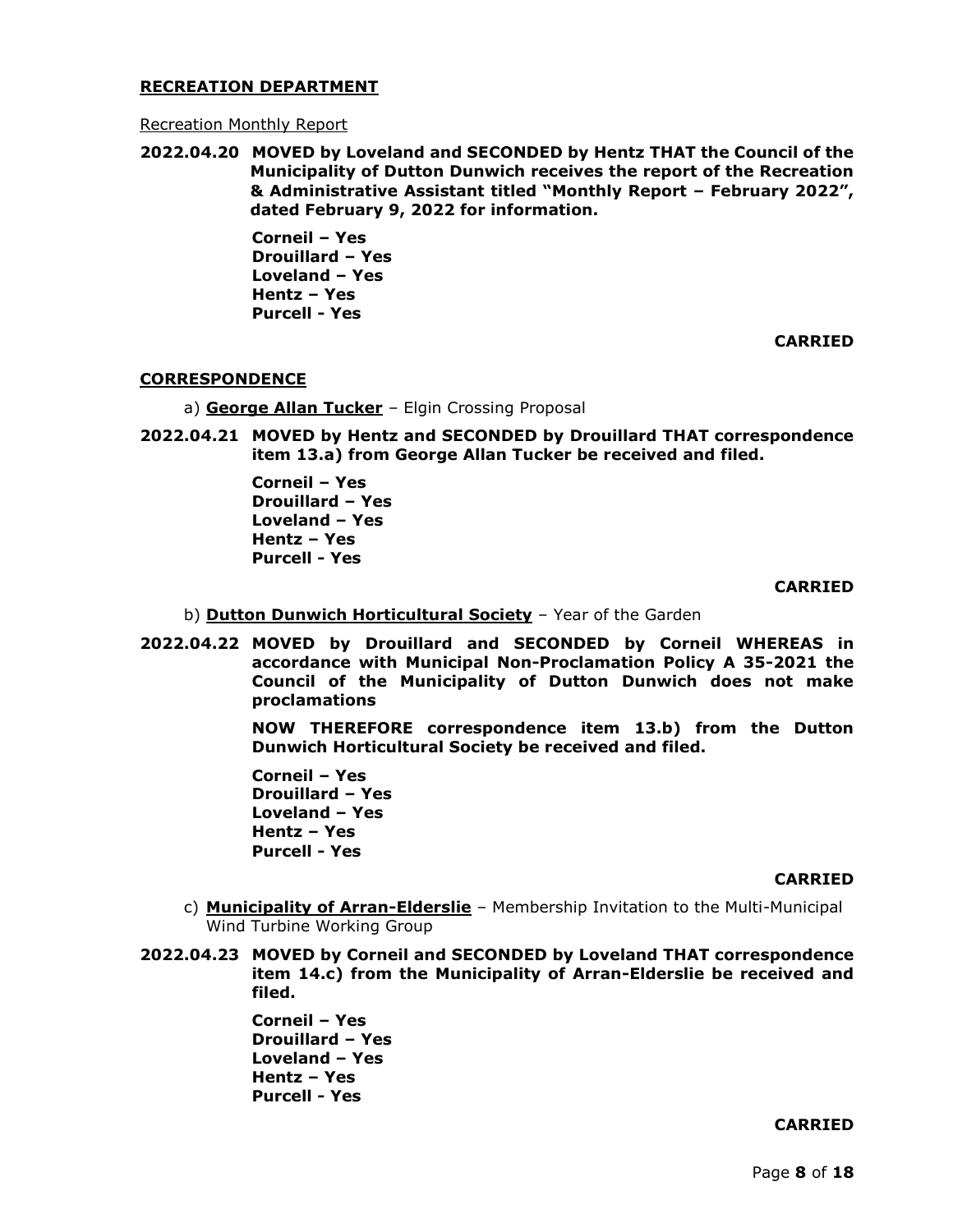**2022.04.24 MOVED by Loveland and SECONDED Hentz THAT relevant correspondence was reviewed.**

> **Corneil – Yes Drouillard – Yes Loveland – Yes Hentz – Yes Purcell - Yes**

> > **CARRIED**

### **DRAINAGE Continued**

Meeting to Consider the Report – East Branch of the Lodge & Graham Drain

**2022.04.25 MOVED by Hentz and SECONDED by Drouillard THAT the meeting to sider the engineer's report for the East Branch of the Lodge & Graham Drain opens at 5:46 p.m.**

> **Corneil – Yes Drouillard – Yes Loveland – Yes Hentz – Yes Purcell - Yes**

### **CARRIED**

The Chairman stated that this is the meeting to consider the report for the East Branch of the Lodge & Graham Drain dated December 22, 2021 that was submitted to Council by the engineer, John M. Spriet of Spriet Associates. The purpose of this meeting is to allow the landowners and other affected parties to be given the opportunity to voice their concerns relating to any aspect of this report. He asked that any affected parties present make aware their attendance for the record. Don McLeod was in attendance for this meeting.

During this meeting each owner in the area requiring drainage that signed a Drainage Act Section 4 petition shall be given the opportunity to withdraw their name by putting the request in writing, signing and filing the notice with the Clerk. Any owner in the area requiring drainage who did not sign the petition shall be given the opportunity to do so.

The Chair continued, Matters dealing specifically with assessments including where any land or road has been assessed too high or too low, any land or road that should have been assessed but has not been, or the land use was not duly considered will be dealt with by the Court of Revision at a date to be determined after the passing of a provisional by-law.

The Chair asked the CAO/Clerk if everyone was notified of this meeting to consider the report of the engineer in an appropriate way that were required to be notified under the Drainage Act. The CAO/Clerk responded that yes, before January 29, 2022 all landowners and affected parties required to be notified under Section 41 of the Drainage Act were sent by regular mail, notice of the date and time and location of this meeting. The notice included a copy of the report of the engineer for the East Branch of the Lodge & Graham Drain, dated December 22, 2021. Also included with this notice was a cover letter explaining that this meeting would be held virtually and included information how to connect to and attend this meeting. A test meeting was held on February 1, 2022 to troubleshoot any connection problems with all affected parties invited to attend.

The engineer presented his December 22, 2021 report to Council.

The Chair asked if Council had any questions. There were none from Council. The Chair then asked if any landowners or affected parties had any questions or concerns. Don McLeod inquired about the size of the catch basin across the tracks. The Engineer replied that 3'x4' on his side and 2'x2' on the other. Don McLeod inquired if the catch basin on his side of the road would be staying in and how he could contact the contractor to make sure they know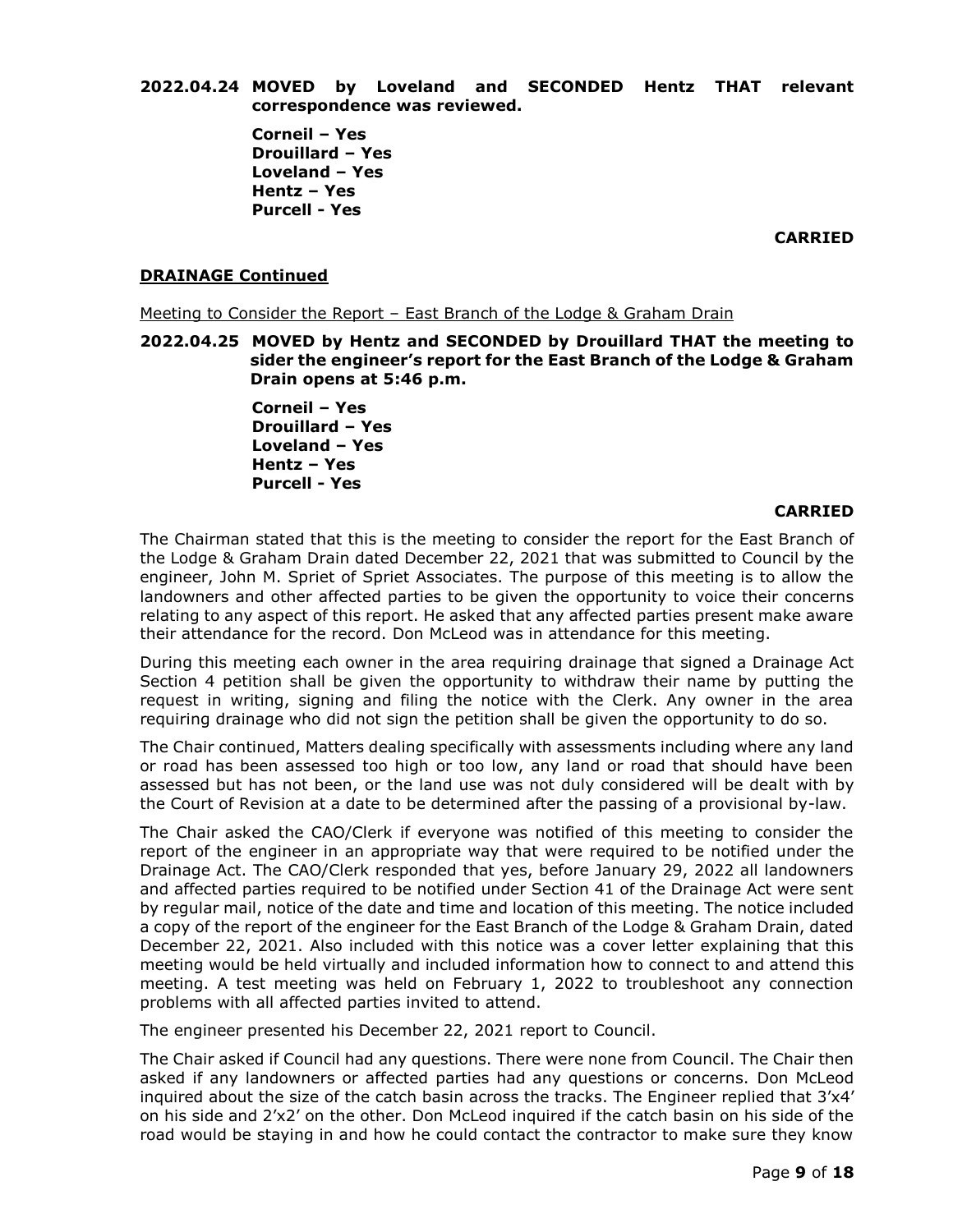to tie in his 4-inch tile. The Engineer replied that this will be addressed at the preconstruction meeting.

The Chair then asked if there were any landowners present who wish to add or remove their names from the petition.

The Chair then stated that the Clerk will be mailing a copy of By-law #2022-18 provisionally passed at this meeting to all affected parties as required by Section 46 of the Drainage Act. The Court of Revision for the East Branch of the Lodge & Graham Drain will be held on March 9, 2022 at 5:45pm. The Court of Revision will also be held via web conference. An owner of land assessed for the drainage works may appeal to the Court of Revision on any of the following grounds; any land or road that has been assessed in an amount that is too high or too low, any land or road that should have been assessed has not been assessed, or due consideration has not been given to the use being made of the land. The appeal is made by written notice setting out the grounds of the appeal at least 10 days before the first sitting of the Court of Revision to the CAO/Clerk. Further, under section 48 of the Drainage Act, any owner of land or any public utility affected by a drainage works, may appeal to the Tribunal, on other aspects of this drainage works and in every case a notice of appeal shall be served within 40 days of the mailing of the Provisional By-law with the CAO/Clerk.

The Chair continued, a fact sheet titled "Drainage Act Appeals" and the forms required to file an appeal regarding this drain are available on the OMAFRA website and upon request at the Municipal Office.

## **2022.04.26 MOVED by Drouillard and SECONDED by Corneil THAT the Council of the Municipality of Dutton Dunwich will provisionally adopt by-law #2022-18 during this meeting; and**

**THAT the meeting to consider the engineer's report for the East Branch of the Lodge & Graham Drain closes at 5:59 p.m. and the regular meeting reconvenes.**

**Corneil – Yes Drouillard – Yes Loveland – Yes Hentz – Yes Purcell - Yes**

**CARRIED**

## **CONSENT AGENDA**

### Consent Correspondence

- a) **Lower Thames Valley Conservation Authority** LTVCA Stewardship Tuesday Post
- b) **Thames Valley District School Board** TVDSB Board of Trustee Distribution
- c) **Office of the Solicitor General** Court Security and Prisoner Transportation Transfer Payment Program
- d) **Statistics Canada** Findings From the 2021 Census are Coming Soon!
- e) **Ministry of Municipal Affairs and Housing** Steps to Cautiously and Gradually Ease Public Health Measures While Protecting Hospital and Health Care Capacity
- f) **Southwestern Public Health** Update: COVID-19 Immunization Activity

Committee Reports

- o By-Law Enforcement
- o Community Policing Committee
- o Cultural Heritage Committee
	- o November 17, 2021 meeting minutes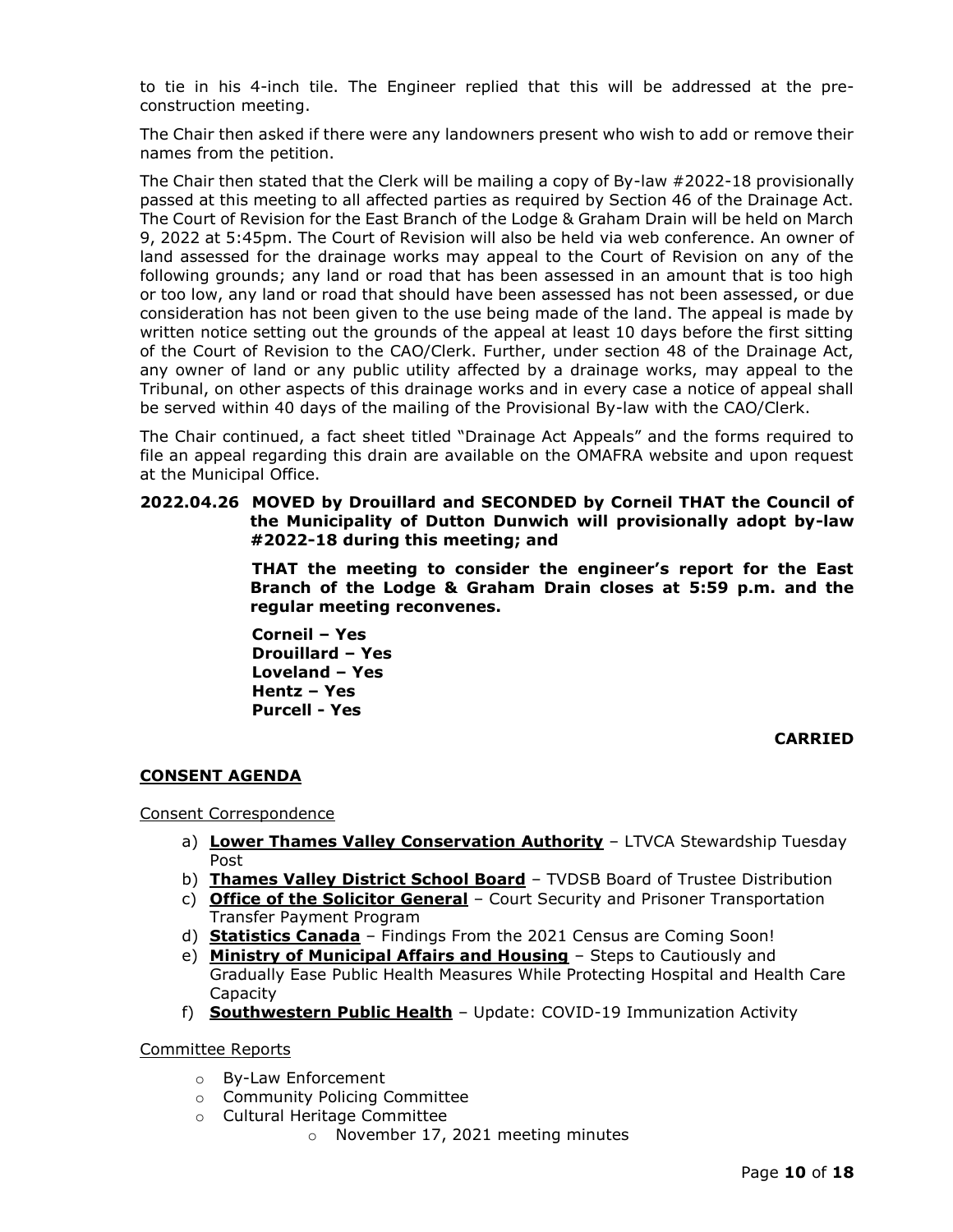- o Dutton Dunwich Senior's
- o Economic Development Committee
	- o November 22, 2021 meeting minutes
- o Elgin Phragmites Working Group
- o Elgin-St. Thomas Municipal Association
- o Emergency Management
- o Fire Department
- o Healthy Communities Partnership
- o Lower Thames Valley Conservation Authority
- o Occupational Health and Safety
- o Recreation Committee
- o Shoreline Management Report
- o Source Protection Authority
- o Trans Canada Trail
- o Tri County Water Board of Management
	- o December 14, 2021 meeting minutes
- o West Elgin Community Centre Board of Management
	- o December 15, 2021 meeting minutes

## **2022.04.27 MOVED by Hentz and SECONDED by Drouillard THAT the items on the Consent Agenda be approved.**

**Corneil – Yes Drouillard – Yes Loveland – Yes Hentz – Yes Purcell - Yes**

**CARRIED**

## **CAO/CLERK'S REPORT**

Municipal Building Renovation Project – 199 Currie Road

The CAO/Clerk presented this report to Council.

**2022.04.28 MOVED by Drouillard and SECONDED by Loveland THAT the Council of the Municipality of Dutton Dunwich receives the report of the CAO/Clerk titled "Municipality Renovation Project – 199 Currie Road", dated February 9, 2022 for information; and**

> **THAT Council direct staff to proceed with abatement of Priority 1 materials outlined in the report from T. Harris Environmental Management Inc dated October 29, 2021 through services provided by WH Smith Construction in the amount of \$25,894.00 + HST; and**

> **THAT Council direct staff to enter into an agreement with L360 Architecture to prepare detailed drawings, possible tender documents and contract oversight of Phase 1 renovations in the amount of \$56,536.00.**

**Corneil – Yes Drouillard – Yes Loveland – Yes Hentz – Yes Purcell - Yes**

**CARRIED**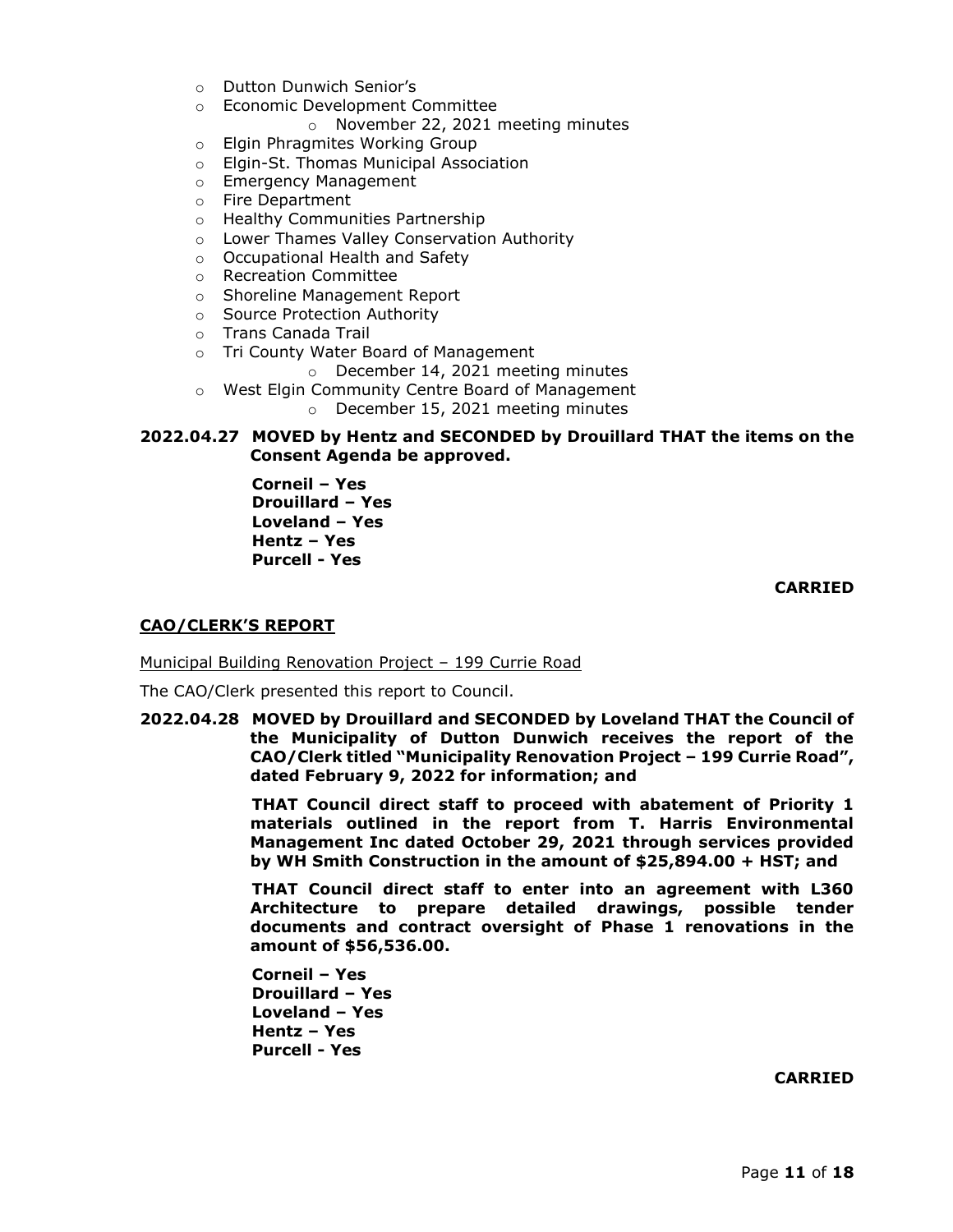### **TREASURER'S REPORT**

## 2021 Property Tax Receivable Update

The Treasurer presented this report to Council.

## **2022.04.29 MOVED by Loveland and SECONDED by Hentz THAT the Council of the Municipality of Dutton Dunwich receives the report of the Treasurer titled "2021 Property Tax Receivable Update", dated February 9, 2022 for information.**

**Corneil – Yes Drouillard – Yes Loveland – Yes Hentz – Yes Purcell - Yes**

### **CARRIED**

### 2021 & 2022 Reserve & Reserve Funds Transfers

The Treasurer presented this report to Council. Staff will consult with Jenny Phillips where she would like the Military Heroes reserve to be applied.

**2022.04.30 MOVED by Hentz and SECONDED by Drouillard THAT the Council of the Municipality of Dutton Dunwich receives the report of the Treasurer titled "2021 & 2022 Reserve & Reserve Funds Transfers", dated February 9, 2022 for information; and**

> **THAT Council approves any 2021 operating surplus/deficit after the year end audit is complete, be transferred to/from the working capital reserve; and**

> **THAT a Building Department reserve fund be established per legislation and any 2021 building department surplus be transferred to same; and**

> **THAT \$91.00 from the Buttermilk Bog reserve be transferred to 2022 operating to help cover the costs of tree plaques and the reserve closed; and**

> **THAT the balance of the 2022 Buttermilk Bog project be funded from the Tree Planting Reserve; and**

> **THAT \$46,000 be transferred from the Iona Park reserve to the working capital reserve to cover costs incurred in 2020 for the Iona Park capital project; and**

> **THAT the balance of \$1,661.20 in the Chamber of Commerce reserve and the \$3,395.60 in the Discover Dutton Dunwich both be transferred to the economic development budget in the 2022 operating budget and then both reserves closed; and**

> **THAT \$733.35 in the Military Heroes reserve be transferred to the contingency reserve and closed; and**

> **THAT the TCT 2021 operating surplus of \$14,409.27 be transferred to the Trans Canada Trail Reserve; and**

> **THAT \$5,000 from the Election Reserve be transferred to the 2022 operating budget; and**

> **THAT the \$5,000 in the Fire Reserve 03-0942 be transferred to Fire Reserve 03-0931 and closed; and**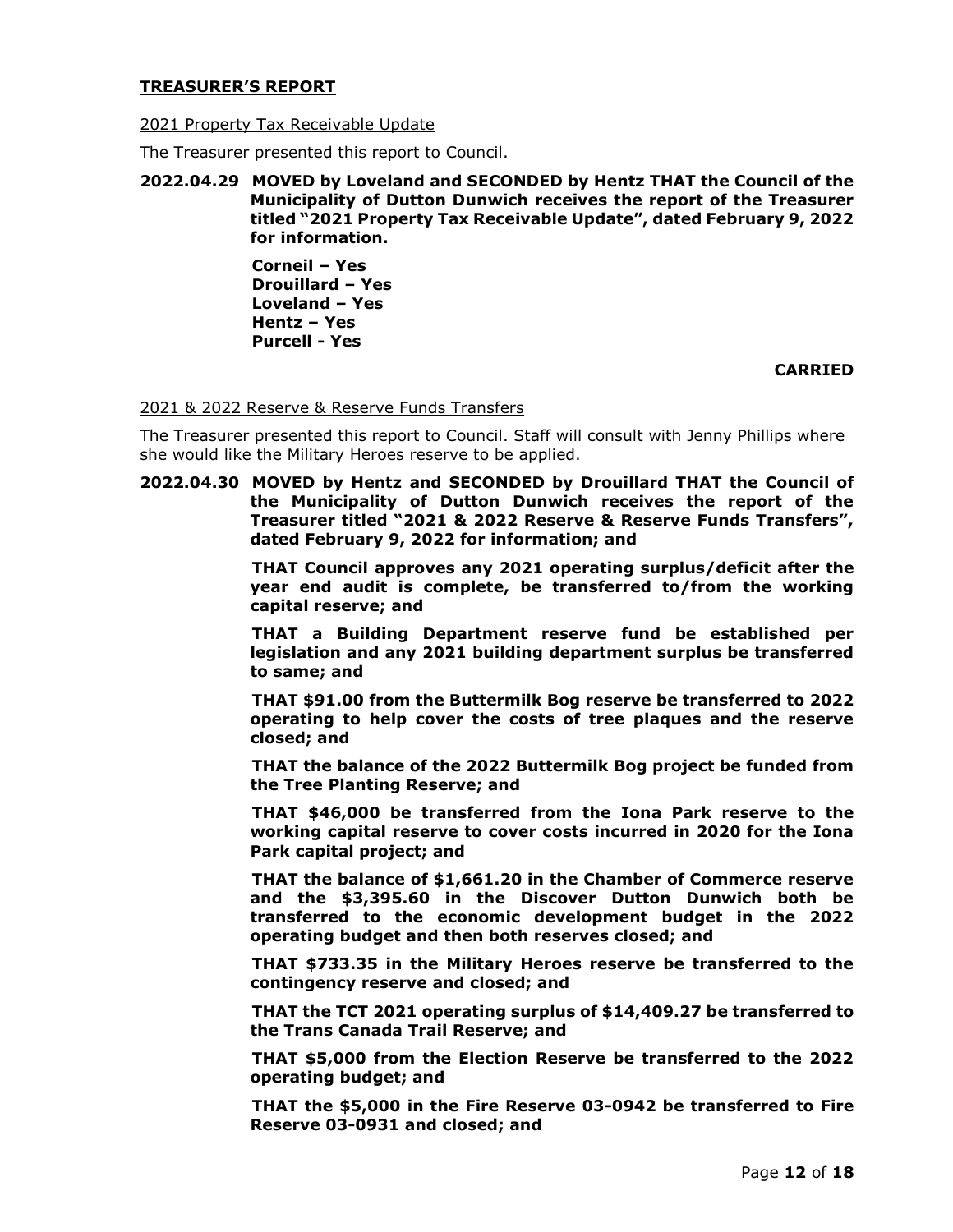**THAT \$1,983 in the SD Hall Reserve be used to fund 2022 capital project and closed; and**

**THAT the balances of \$2,648 in the 185 Currie Reserve be used to offset 2021 & 2022 rent expenses incurred and the reserve closed; and**

**THAT the balance of \$10,820.90 in Dutton Recreation Reserve 03- 0951 be transferred to Recreation Reserve 03-0938 and closed; and**

**THAT the balance of \$5,264 in the Library reserve be transferred to the working capital reserve and closed; and**

**THAT any surplus/deficit in the operating departments of water and wastewater be transferred to corresponding reserve.**

**Corneil – Yes Drouillard – Yes Loveland – Yes Hentz – Yes Purcell - Yes**

**CARRIED**

#### **EXECUTIVE ASSISTANT'S REPORT**

Elections, Use of Corporate Resources for Election Purposes

**2022.04.31 MOVED by Drouillard and SECONDED by Corneil THAT the Council of the Municipality of Dutton Dunwich receives the report of the Executive Assistant titled "Elections, Use of Corporate Resources for Election Purposes", dated February 9, 2022 for information; and**

> **THAT Council adopt the amended policy – A17-2018 – Elections, Use of Corporate Resources for Election Purposes.**

**Corneil – Yes Drouillard – Yes Loveland – Yes Hentz – Yes Purcell - Yes**

#### **CARRIED**

#### **UNFINISHED BUSINESS**

Recommendations to EAPWSS for Water Board

**2022.04.32 MOVED by Drouillard and SECONDED by Corneil WHEREAS a steering committee was established to negotiate terms for establishing a Water Board for the Lake Huron and Elgin Area Water Systems; and**

> **WHEREAS a Water Board has proved beneficial in the case of the Tri-County Water Board.**

> **NOW THEREFORE the Council of the Municipality of Dutton Dunwich requests that all lower tier municipalities review the Tri-County Water Board Agreement and work together to form a Water Board for the Lake Huron and Elgin Area Water Systems; and**

> **THAT a copy of this resolution be forwarded to all lower tier municipalities involved in the Lake Huron and Elgin Area Water Systems for consideration, Jeff Yurek, MPP, Karen Vecchio, MP and Andrew Henry.**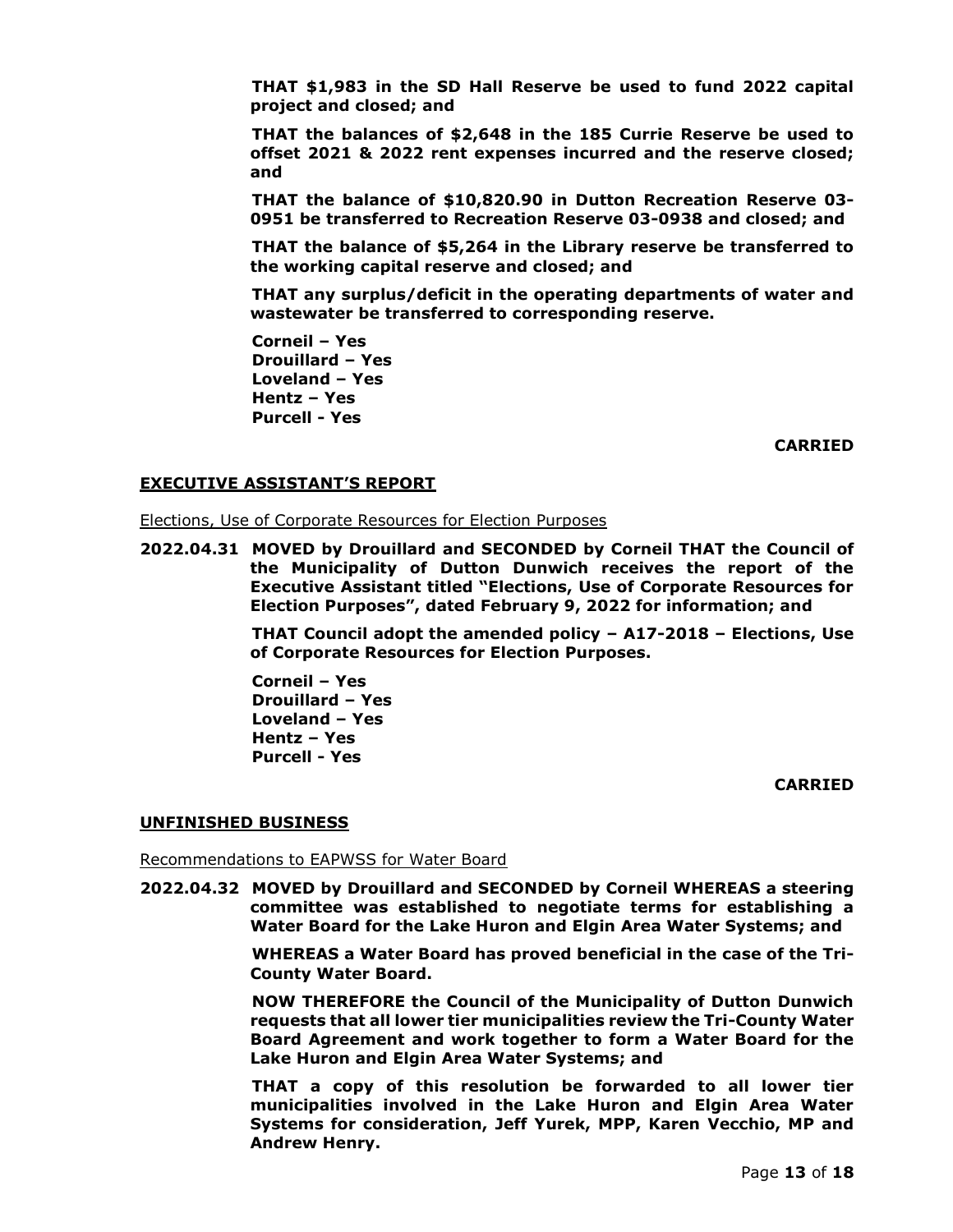**CARRIED**

## **NEW BUSINESS**

Member Appointment to Lower Thames Valley Conservation Authority Board of Directors

**2022.04.33 MOVED by Loveland and SECONDED by Drouillard THAT the Council of the Municipality of Dutton Dunwich receives the report of the Deputy Clerk titled "Member Appointment to Lower Thames Valley Conservation Authority Board of Directors", dated February 9, 2022 for information; and**

> **THAT Council appoint Mike Hentz as representative for the Municipality of Dutton Dunwich to the LTVCA Board of Directors until November 30, 2022 in accordance with By-law #2021-77.**

**Corneil – Yes Drouillard – Yes Loveland – Yes Hentz – Purcell - Yes**

**CARRIED**

Short Term Accommodations By-law

**2022.04.34 MOVED by Hentz and SECONDED by Drouillard THAT the Council of the Municipality of Dutton Dunwich receives the report of the Deputy Clerk titled "Short-Term Accommodations By-law" for information; and**

**THAT Council approves by-law #2022-20.**

**Corneil – Yes Drouillard – Yes Loveland – Yes Hentz – Yes Purcell - Yes**

### **CARRIED**

### **ANNOUNCEMENTS**

Councillor Corneil announced that the Housing Stability Coalition secured a space at the St Mary's Parish Hall to run a temporary shelter as a pilot project run until March 31, 2022.

### **CLOSED SESSION**

- **2022.04.35 MOVED by Drouillard and SECONDED by Corneil THAT the Council for the Municipality of Dutton Dunwich now moves into a session of the meeting that shall be closed to the public at 6:33 pm, in accordance with Section 239 (2) of the Municipal Act, S.O. 2001, c.25 for discussion of the following matters:**
	- **a) Personal matter about an identifiable individual – s.239(2)(b) of the Municipal Act**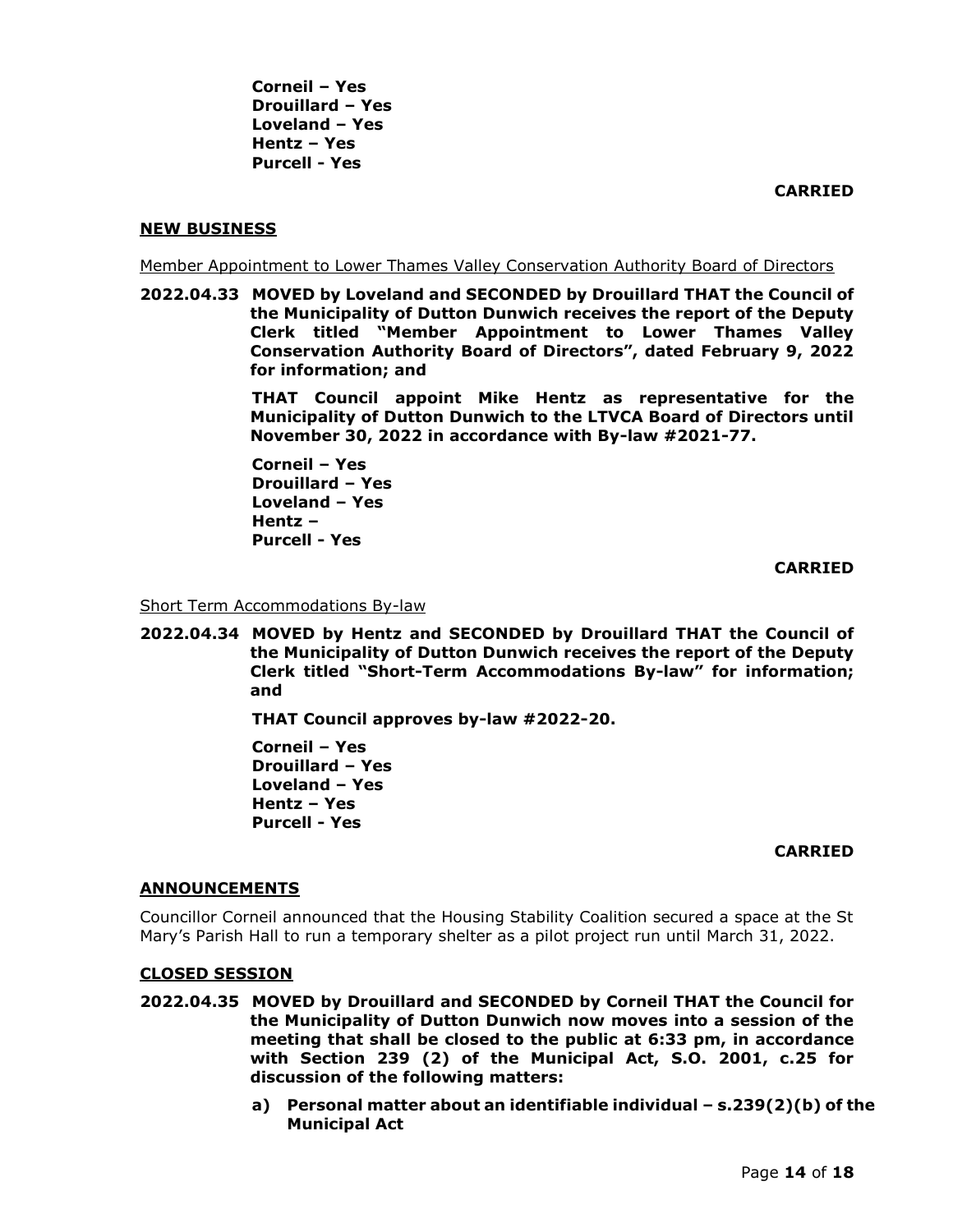**b) Litigation or potential litigation, including matters before administrative tribunals, affecting the municipality – s.239(2)(e) of the Municipal Act**

**Corneil – Yes Drouillard – Yes Loveland – Yes Hentz – Yes Purcell - Yes**

#### **CARRIED**

**2022.04.36 MOVED by Loveland and SECONDED by Drouillard THAT the Council for the Municipality of Dutton Dunwich hereby comes out of the closed session of the meeting at 8:12 p.m., and the regular meeting reconvenes.**

> **Corneil – Yes Drouillard – Yes Loveland – Yes Hentz – Yes Purcell - Yes**

#### **CARRIED**

#### **RISE AND REPORT - OPEN**

**2022.04.37 MOVED by Drouillard and SECONDED by Hentz THAT the Council of the Municipality of Dutton Dunwich adopts confidential resolution CL 2022-03 moved in the closed session.**

> **Corneil – Yes Drouillard – Yes Loveland – Yes Hentz – Yes Purcell - Yes**

### **CARRIED**

a) personal matter about an identifiable individual

**2022.04.38 MOVED by Hentz and SECONDED by Loveland THAT regarding closed session item a) personal matter about an identifiable individual – s.239(2)(b) of the Municipal Act, that staff proceed as directed by Council.**

> **Corneil – Yes Drouillard – Yes Loveland – Yes Hentz – Yes Purcell - Yes**

#### **CARRIED**

b) litigation or potential litigation, including matters before administrative tribunals, affecting the municipality

**2022.04.39 MOVED by Loveland and SECONDED by Corneil THAT regarding closed session item b) litigation or potential litigation, including matters before administrative tribunals, affecting the municipality – s.239(2)(e) of the Municipal Act, that staff proceed as directed by Council.**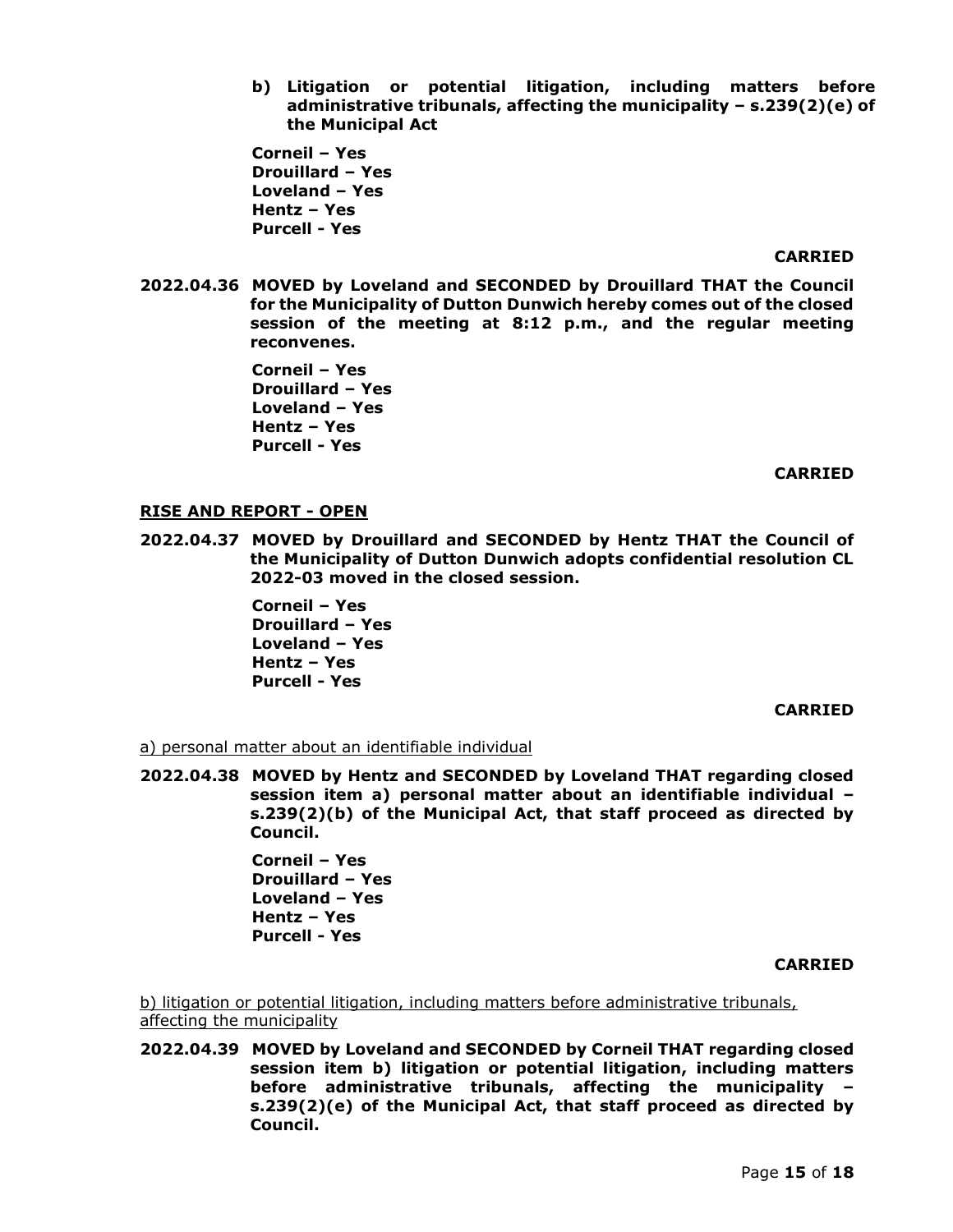**CARRIED**

### **PROPOSED BY-LAWS**

**2022.04.40 MOVED by Corneil and SECONDED by Drouillard THAT By-Law #2022- 16, being a by-law to authorize execution of the transfer payment agreement for a municipal modernization grant be read a first, second and third time and passed.**

> **Corneil – Yes Drouillard – Yes Loveland – Yes Hentz – Yes Purcell - Yes**

### **CARRIED**

**2022.04.41 MOVED by Drouillard and SECONDED by Hentz THAT By-Law #2022- 17, being a by-law to borrow on the credit of the Corporation in the amount of \$234,500 for the construction and improvement of the Duncan Leitch Drain, be read a first and second time and provisionally adopted.**

> **THAT the Court of Revision for this drain be held at the March 9, 2022 Council meeting at 5:30 p.m.**

**Corneil – Yes Drouillard – Yes Loveland – Yes Hentz – Yes Purcell - Yes**

### **CARRIED**

**2022.04.42 MOVED by Hentz and SECONDED by Loveland THAT By-Law #2022- 18, being a by-law to borrow on the credit of the Corporation in the amount of \$306,300 for the construction and improvement of the East Branch of the Lodge & Graham Drain be read a first and second time and provisionally adopted; and**

> **THAT the Court of Revision for this drain be held at the March 9, 2022 Council meeting at 5:45 p.m.**

**Corneil – Yes Drouillard – Yes Loveland – Yes Hentz – Yes Purcell - Yes**

### **CARRIED**

**2022.04.43 MOVED by Loveland and SECONDED by Corneil THAT By-Law #2022- 19, being a by-law to authorize the Corporation of the Municipality of Dutton Dunwich to enter into an agreement with the Corporation of the Town of Tillsonburg for fire dispatch services be read a first, second and third time and passed.**

**Corneil – Yes**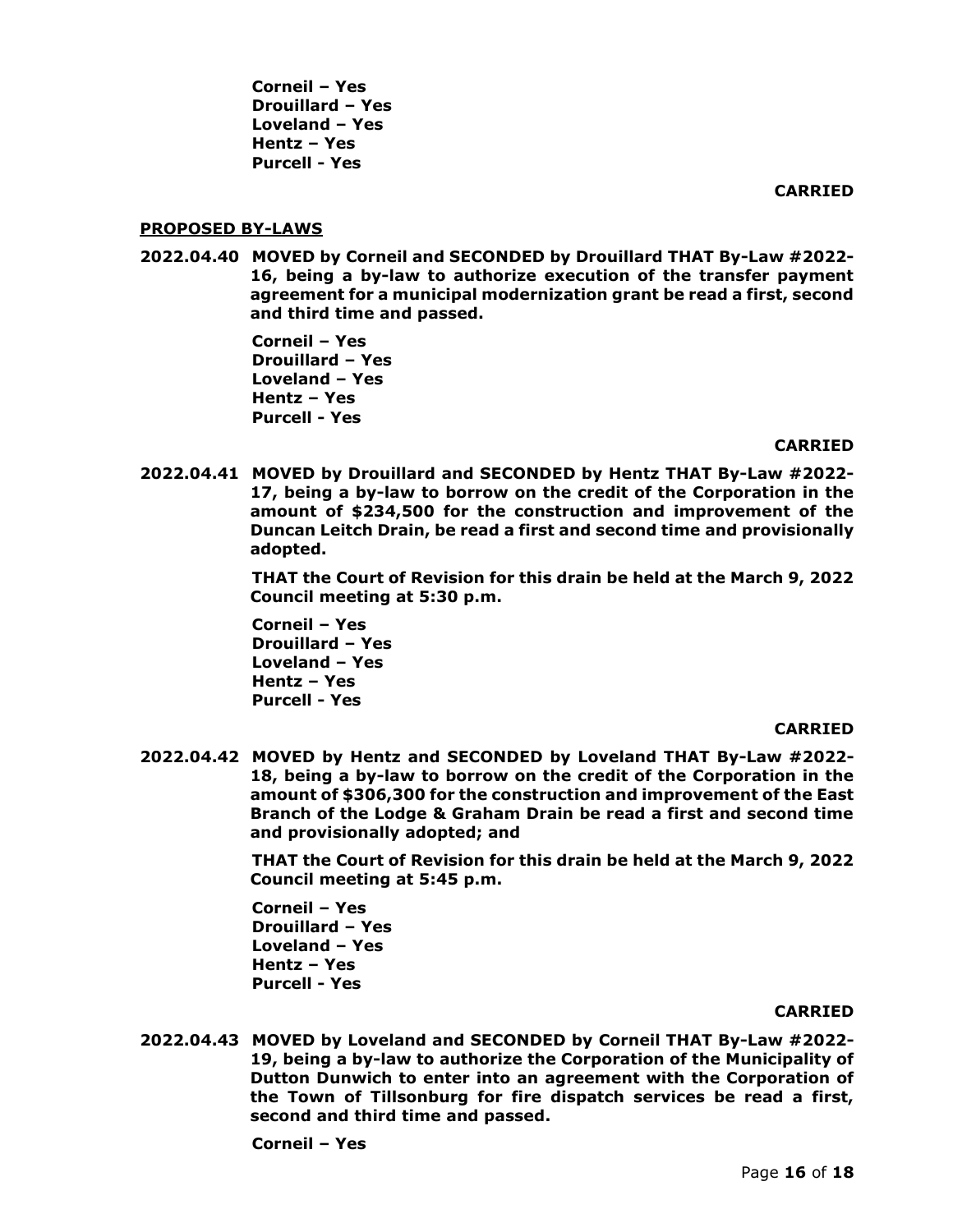**Drouillard – Yes Loveland – Yes Hentz – Yes Purcell - Yes**

#### **CARRIED**

**2022.04.44 MOVED by Corneil and SECONDED by Drouillard THAT By-Law #2022- 20, being a by-law to manage short-term accommodations for the Municipality of Dutton Dunwich be read a first, second and third time and passed.**

> **Corneil – Yes Drouillard – Yes Loveland – Yes Hentz – Yes Purcell - Yes**

#### **CARRIED**

**2022.04.45 MOVED by Drouillard and SECONDED by Loveland THAT By-Law #2022-21, being a by-law to amend by-law #2004-24 as it effects a parcel of land municipally known as 31044 Duff Line, filed by Christopher and Jennifer Dietrich be read a first, second and third time and passed.**

> **Corneil – Yes Drouillard – Yes Loveland – Yes Hentz – Yes Purcell - Yes**

#### **CARRIED**

**2022.04.46 MOVED by Loveland and SECONDED by Hentz THAT By-Law #2022- 23, being a by-law to levy interim taxes for 2022 be read a first, second and third time and passed.**

> **Corneil – Yes Drouillard – Yes Loveland – Yes Hentz – Yes Purcell - Yes**

#### **CARRIED**

**2022.04.47 MOVED by Hentz and SECONDED by Corneil THAT By-Law #2022-24, being a by-law to authorize temporary borrowing to meet the current expenditures of the municipality for the year ending December 31, 2022 be read a first, second and third time and passed.** 

> **Corneil – Yes Drouillard – Yes Loveland – Yes Hentz – Yes Purcell - Yes**

### **CARRIED**

**2022.04.48 MOVED by Corneil and SECONDED by Drouillard THAT By-Law #2022- 22, being a by-law to confirm the proceedings of the Municipal Council of the Municipality of Dutton Dunwich, be read a first, second and third time and passed.**